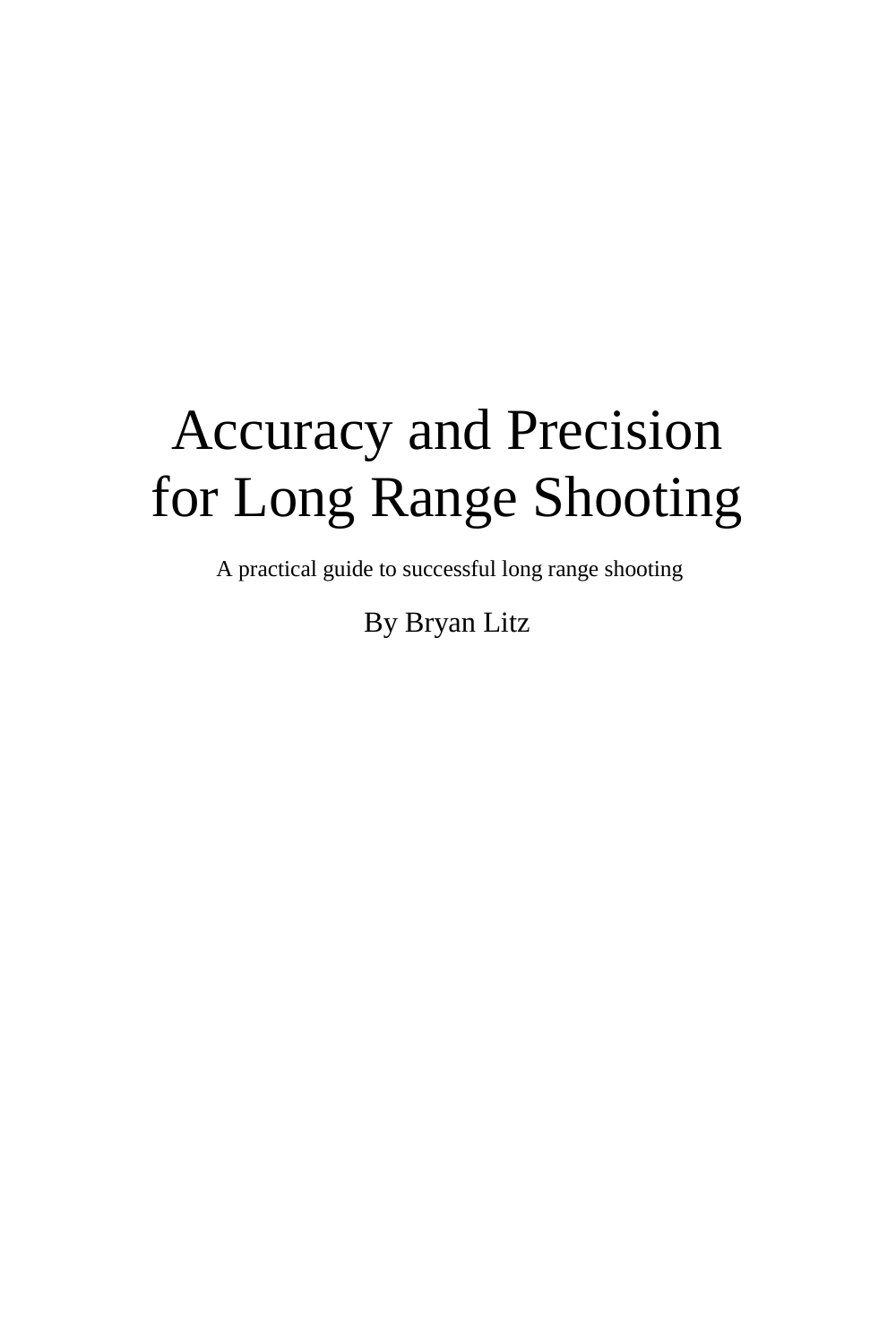## Accuracy and Precision for Long Range Shooting

By Bryan Litz

Copyright © 2012 by Applied Ballistics, LLC

All rights reserved. Printed in the United States of America. No part of this publication may be reproduced or distributed in any form or by any means, without the prior written permission of the publisher.

ISBN 978-0-615-67255-7

Published by: Applied Ballistics, LLC 15071Hanna Ave NE Cedar Springs, MI 49319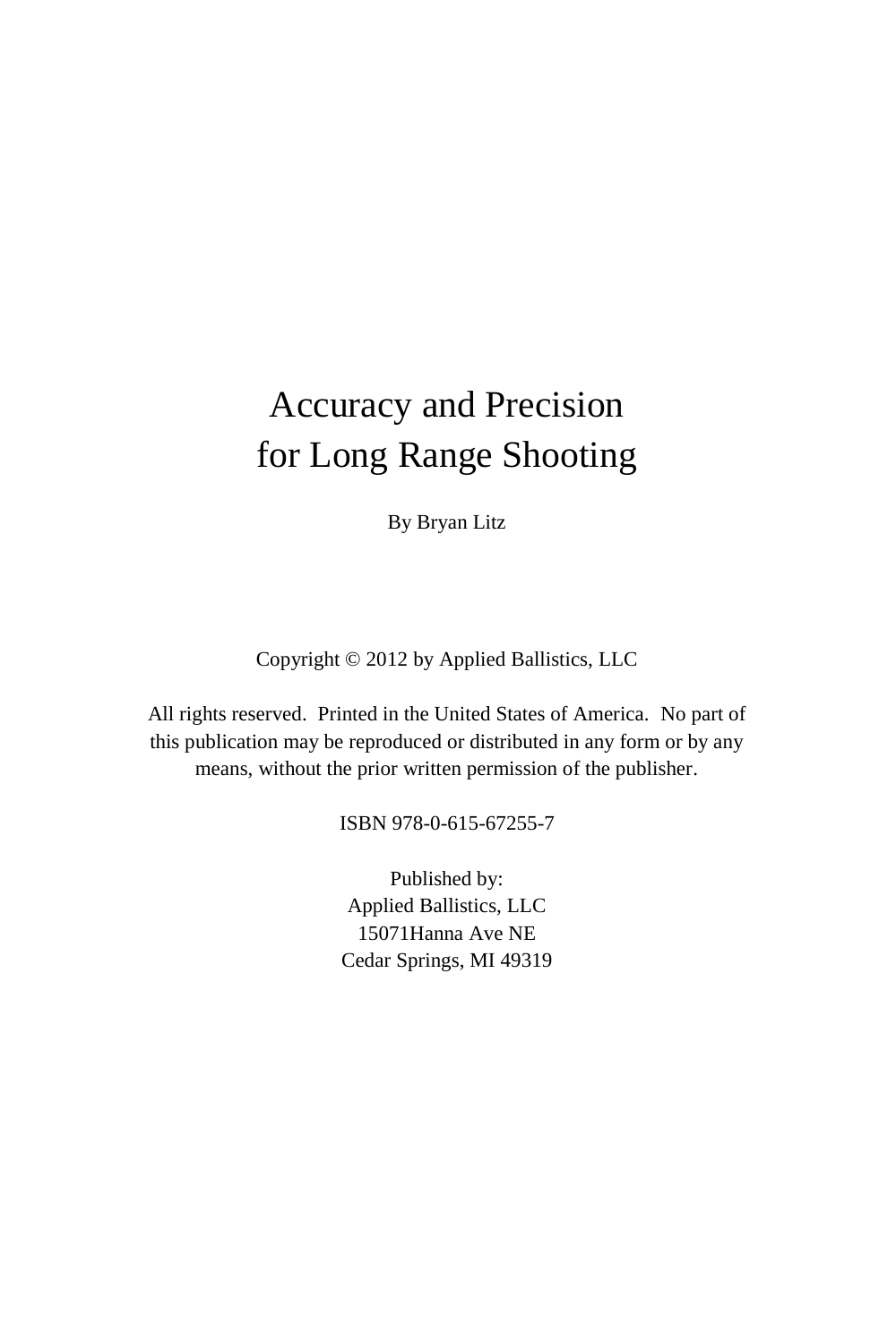## **Table of Contents**

| Chapter 2: Example WEZ Calculation 17           |  |
|-------------------------------------------------|--|
|                                                 |  |
|                                                 |  |
|                                                 |  |
|                                                 |  |
|                                                 |  |
| Chapter 7: Accurate Shooting - Basics  85       |  |
|                                                 |  |
|                                                 |  |
| Chapter 10: Secondary Trajectory Effects  121   |  |
| Chapter 11: Calibrating Ballistic Solutions 129 |  |
|                                                 |  |
| PART 3: WEAPON EMPLOYMENT ZONE ANALYSIS 165     |  |
| Chapter 13: 300 Winchester Magnum  167          |  |
| Chapter 14: 300 Win Mag vs. 338 Lapua Mag 183   |  |
|                                                 |  |
|                                                 |  |
|                                                 |  |
| Chapter 18: Medium and Big Game Hunting  241    |  |
|                                                 |  |
|                                                 |  |
|                                                 |  |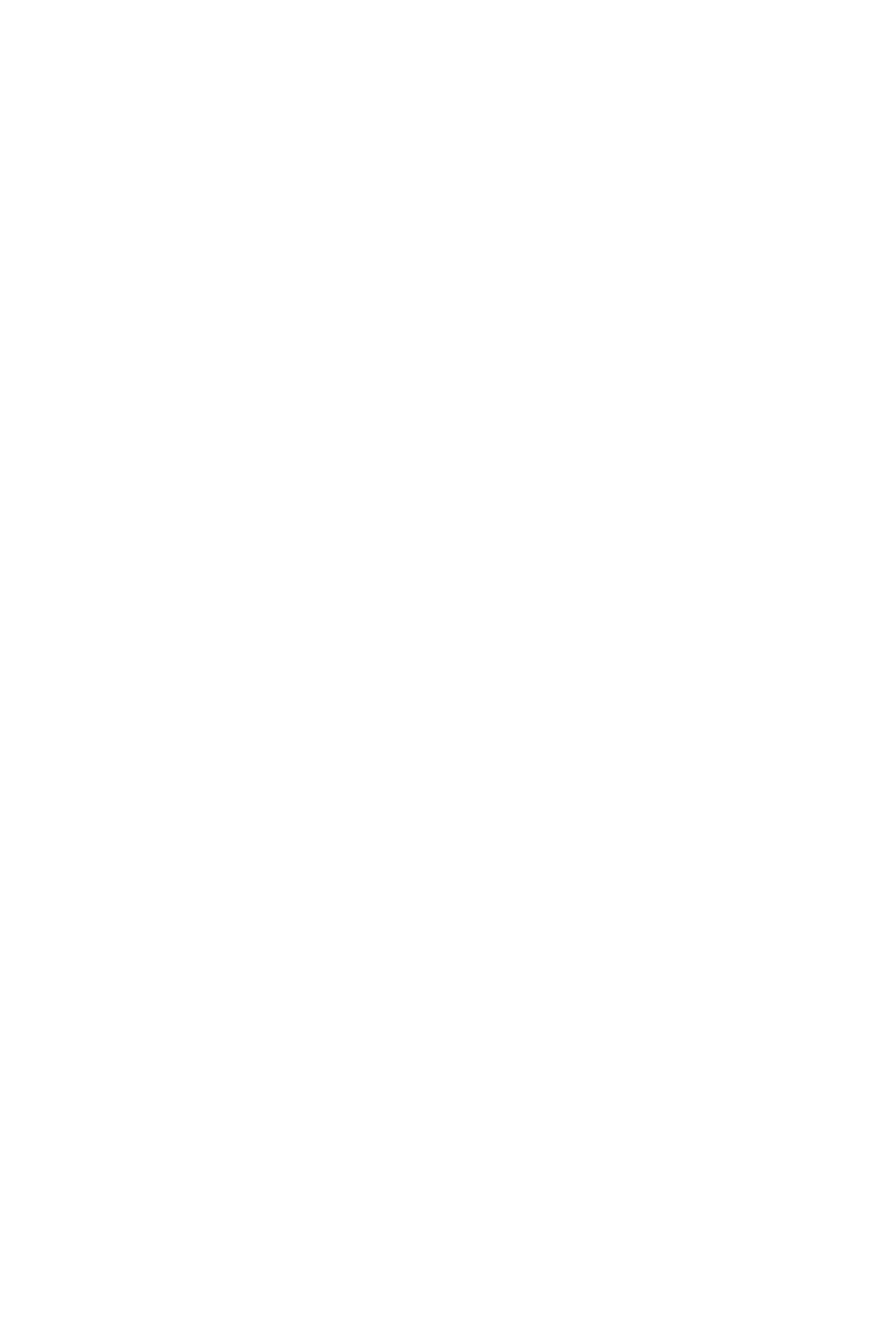### **Introduction**

*Accuracy and Precision for Long Range Shooting* is a book for riflemen who want to understand the important elements of their craft. All too often, ambitious shooters strive to hit smaller targets at greater distances, without a clear understanding of what's *really*  required for success. Determination can take you far, but with truly *informed* determination, you can approach challenges in a more systematic way and achieve far greater success while suffering from less of the pitfalls.

Even the basic distinction between *accuracy* and *precision* is not well understood by many long range shooters. Of course it's common knowledge that small groups are good (this is precision) and a good zero and trajectory prediction are important (accuracy). But beyond this basic guidance, little is known or discussed about the relative importance of the various elements from a quantitative point of view.

Critical thinking 101: *In order to get better at hitting targets, we must understand what causes us to miss targets*. Identifying the reasons for missing is the hard part. Once you know the specific cause of missing targets, you can apply focused effort to improve that weakness, and you'll get more hits. The logic is good, but the problem is that you can't always figure out what's causing your misses. That's where this book comes in. *The intent of this book is to explore the uncertainties and inaccuracies of real world shooting so rifleman can make well informed decisions about how to improve their hit percentage.* In order to do that, this book addresses the elements of precision and accuracy separately.

The first part of this book examines precision. Precision is commonly expressed as *group size* by shooters. It's clear that if you want to hit small targets at long range, your rifle, ammo, and yourself as a shooter have to be capable of firing shots into a small group.

Once you achieve small groups, all you have to do is *center* the group on your point of aim at long range, and you have a good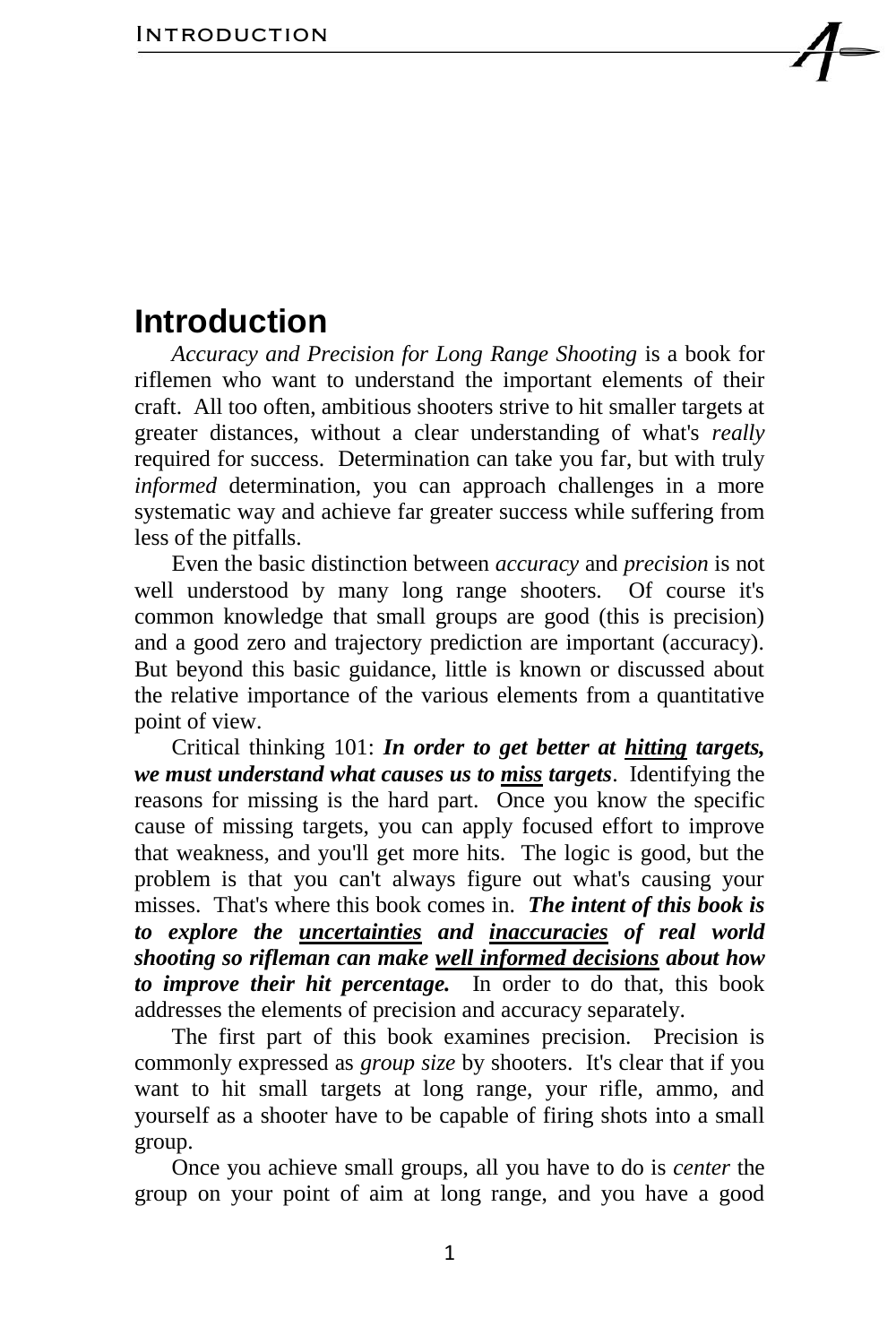chance of hitting the target. *Centering* the group or shot is a challenge of *accuracy*, which is addressed in Part Two of the book.



It's important to clearly define and treat precision and accuracy as their own separate topics, because they are just that. You need a sufficient combination of accuracy and precision to hit a target in any given scenario. If a shooter worked to make himself and his equipment capable of 1/4 MOA groups (high precision), then missed a 20" target at 1000 yards (which is nearly 2 MOA), he

would be ill-advised to keep working on precision. 1/4 MOA precision is more than adequate to hit a 2 MOA target. Missing such a large target is an obvious failure of *accuracy*, not *precision*. Understanding this, the shooter should work to identify *what aspects*  of accuracy are poor enough to cause the miss, and address them.

Beyond the basic concepts, the chapters in this book isolate and focus on specific elements of accuracy and precision one at a time so the reader can understand the effects of each variable. The trends will be familiar to most long range shooters, but the specific results will probably surprise many readers. For example; the effect of muzzle velocity on hit percentage. Everyone *knows* that higher muzzle velocity promotes better ballistic performance and increases hit percentage, but how much? Is it *really* worth stressing your equipment for another 20 or 50 fps extra velocity? How much does that *really* affect your hit percentage on different sized targets? Understanding the actual numbers involved leads to more informed decisions about one's equipment and training.

The method used to calculate hit percentage against various targets is known as Weapon Employment Zone (WEZ) analysis. WEZ analysis relies heavily on computer simulation supported by real world results. The long list of variables affecting accuracy and precision could never be fully isolated in live fire tests. The computer simulation environment allows the variables to be considered in isolation, as well as provides large statistical samples which would be cost prohibitive in a live-fire evaluation. The WEZ